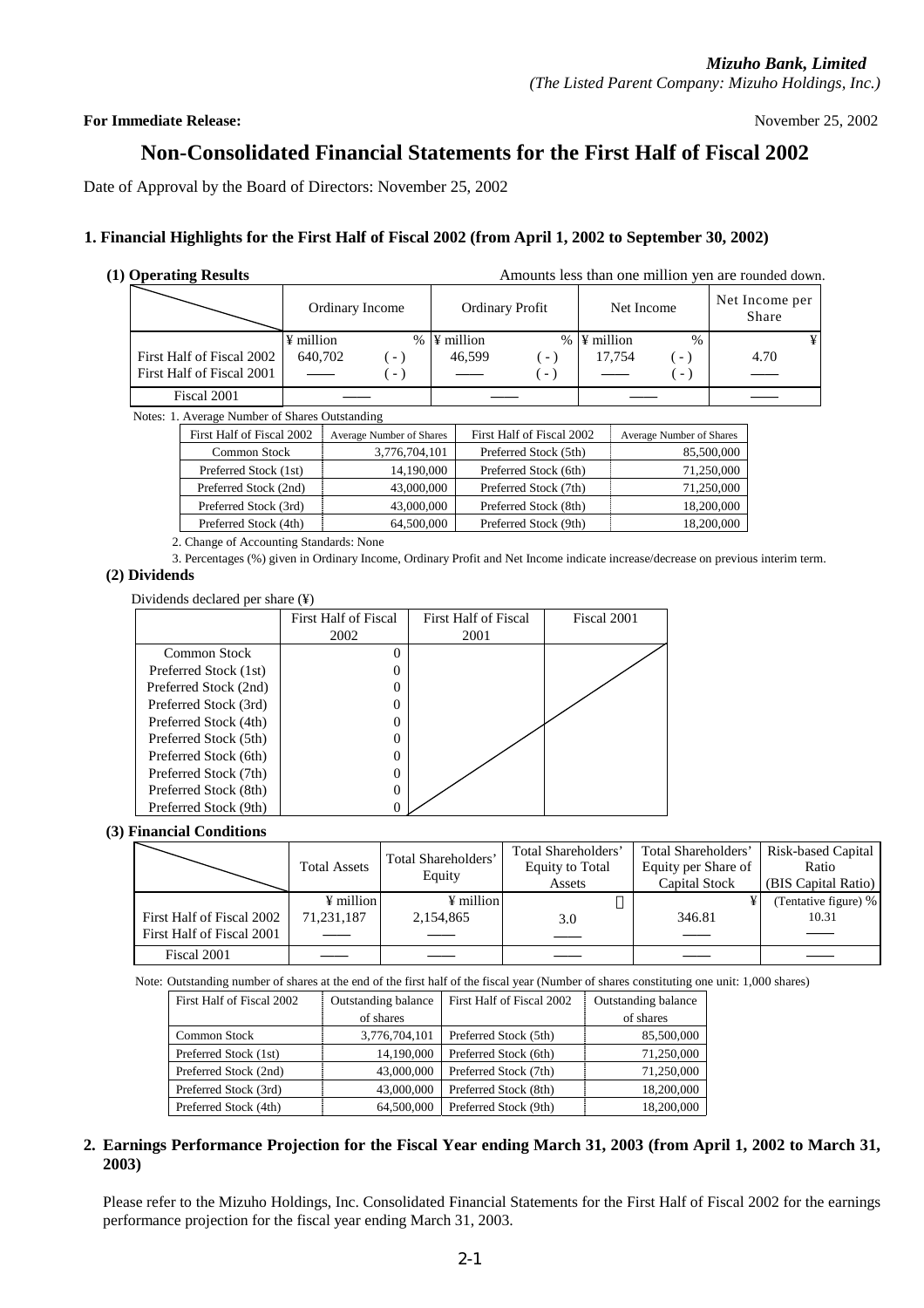# **Non-Consolidated Balance Sheet**

 **September 30, 2002**

## **Mizuho Bank, Ltd.**

(Millions of yen)

| <b>Assets</b>                                                |            | <b>Liabilities</b>                                                            |            |
|--------------------------------------------------------------|------------|-------------------------------------------------------------------------------|------------|
| <b>Cash and Due from Banks</b>                               | 4,488,854  | <b>Deposits</b>                                                               | 51,307,009 |
| <b>Call Loans</b>                                            | 6,600,000  | <b>Negotiable Certificates of Deposit</b>                                     | 2,361,240  |
| <b>Pledged Money for Securities Borrowing Transactions</b>   | 1,410,483  | <b>Debentures</b>                                                             | 5,066,208  |
| <b>Bills Purchased</b>                                       | 1,221,100  | <b>Call Money</b>                                                             | 1,524,400  |
| <b>Other Debt Purchased</b>                                  | 1,095,703  | <b>Payables under Repurchase Agreements</b>                                   | 999        |
| <b>Trading Assets</b>                                        | 1,214,842  | <b>Pledged Money for Securities Lending Transactions</b>                      | 491,313    |
| <b>Money Held in Trust</b>                                   | 687        | <b>Bills Sold</b>                                                             | 1,708,800  |
| <b>Securities</b>                                            | 9,707,755  | <b>Trading Liabilities</b>                                                    | 1,105,569  |
| <b>Loans and Bills Discounted</b>                            | 40,127,023 | <b>Borrowed Money</b>                                                         | 1,687,457  |
| <b>Foreign Exchange Assets</b>                               | 150,446    | <b>Foreign Exchange Liabilities</b>                                           | 15,723     |
| <b>Other Assets</b>                                          | 1,534,946  | <b>Other Liabilities</b>                                                      | 1,284,963  |
| <b>Premises and Equipment</b>                                | 1,253,908  | <b>Reserve for Bonus Payments</b>                                             | 10,940     |
| <b>Deferred Debenture Charges</b>                            | 1,964      | <b>Reserve for Possible Losses on Loans Sold</b>                              | 46,733     |
| <b>Deferred Tax Assets</b>                                   | 848,047    | <b>Reserve for Possible Losses on Support of Specific</b><br><b>Borrowers</b> | 32,400     |
| <b>Customers' Liabilities for Acceptances and Guarantees</b> | 2,238,284  | <b>Reserve under Special Laws</b>                                             | 2          |
| <b>Reserves for Possible Losses on Loans</b>                 | (662, 787) | <b>Deffered Tax Liabilities for Revaluation Reserve</b><br>for Land           | 194,274    |
|                                                              |            |                                                                               |            |
| <b>Reserve for Possible Losses on Securities</b>             | (70)       | <b>Acceptance and Guarantees</b>                                              | 2,238,284  |
|                                                              |            | <b>Total Liabilities</b>                                                      | 69,076,321 |
|                                                              |            | <b>Shareholders' Equity</b>                                                   |            |
|                                                              |            | <b>Capital Stock</b>                                                          | 470,000    |
|                                                              |            | <b>Additional Paid-in Capital</b>                                             | 933,941    |
|                                                              |            | Capital Surplus                                                               | 933,941    |
|                                                              |            | <b>Retained Earnings</b>                                                      | 478,974    |
|                                                              |            | Legal Reserve of Retained Earnings                                            | 135,749    |
|                                                              |            | <b>Voluntary Reserve</b>                                                      | 279,190    |
|                                                              |            | Unappropriated Profit at the End of the Term                                  | 64,034     |
|                                                              |            | Net Income                                                                    | 17,754     |
|                                                              |            | <b>Revaluation Reserve for Land, net of Taxes</b>                             | 309,418    |
|                                                              |            | Net Unrealized Losses on Securities Available for<br>Sale, net of Taxes       | (37, 468)  |
|                                                              |            | <b>Total Shareholders' Equity</b>                                             | 2,154,865  |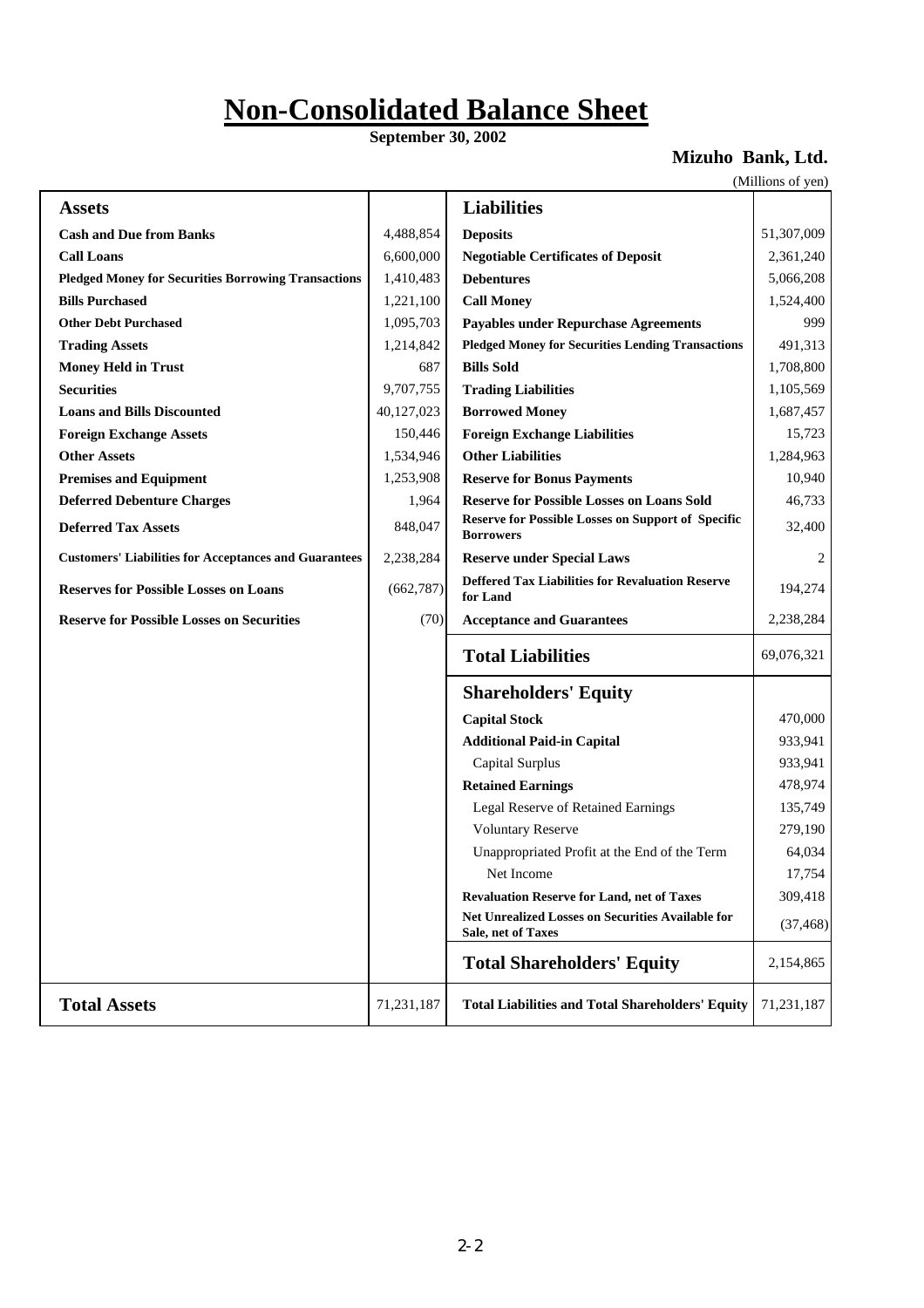### *Notes to Non-Consolidated Balance Sheet*

- 1. Amounts less than one million yen are rounded down.
- 2. Trading Transactions

Trading transactions intended to take advantage of short-term fluctuations and arbitrage opportunities in interest rates, currency exchange rates, market prices of securities and related indices are recognized on a trade date basis and recorded in Trading Assets or Trading Liabilities on the interim balance sheet.

Trading Assets and Trading Liabilities are valued as follows. Securities and Monetary Claims are stated at fair value at the interim balance sheet date. Derivative financial products, such as swaps, forward contracts and option transactions are stated at their theoretical values, assuming that such transactions were settled at the interim balance sheet date.

3. Securities

Investments in subsidiaries and affiliates are valued on a cost basis using the moving average method. Regarding Securities Available for Sale, Japanese stocks with a market price are valued on a mark-tomarket basis using the average market price over the month preceding the interim balance sheet date, others with a market price are valued on a mark-to-market basis at the interim balance sheet date (cost of securities sold is calculated primarily by the moving average method) and securities without a market price are stated at cost as determined by the moving average method or amortized cost. The total unrealized gains (losses) on Securities Available for Sale are booked directly to Shareholders' Equity, after tax adjustments.

There is no Bonds Held to Maturity balance.

- 4. Securities which are held as trust assets in individually managed Money Held in Trust accounts, in which the principal objective is investment, are valued on a mark-to-market basis.
- 5. Derivative transactions (other than transactions for trading purposes valued as per paragraph 2. above) are valued on a mark-to-market basis.
- 6. Premises and Equipment

The Bank calculates depreciation of premises and equipment on an annual basis using the decliningbalance method (however in the case of buildings and other assets, depreciation is calculated using the straight-line method). The estimated annual depreciation cost is divided by the number of months used during the interim fiscal term. The general useful life for buildings and equipment is as follows:

| <b>Buildings</b> | 50 years                  |
|------------------|---------------------------|
| Equipment        | $2\quad 20 \text{ years}$ |

- 7. Development costs for software internally-used by the Bank are capitalized and amortized using the straight-line method over an estimated useful life of 5 years.
- 8. Deferred Debenture Charges are amortized as follows:
	- (1) Discounts of debentures are amortized over the term of the debenture.
	- (2) Debenture issuance costs are amortized over the term of the debentures up to a maximum of 3 years, which is the longest period permitted under the Commercial Code of Japan.
- 9. Foreign Currency Items

Assets and Liabilities denominated in foreign currencies of the Bank are translated into Japanese yen primarily at the exchange rates in effect at the interim balance sheet date, with the exception of the stocks of subsidiaries and affiliates, to which are applied the exchange rates prevailing at the time of acquisition.

For the interim fiscal term, the Bank applied the methods mentioned in JICPA Industry Audit Committee Report No. 25. The net amount of yen exchange difference relating to forward foreign exchange transactions etc. is recorded on the interim balance sheet.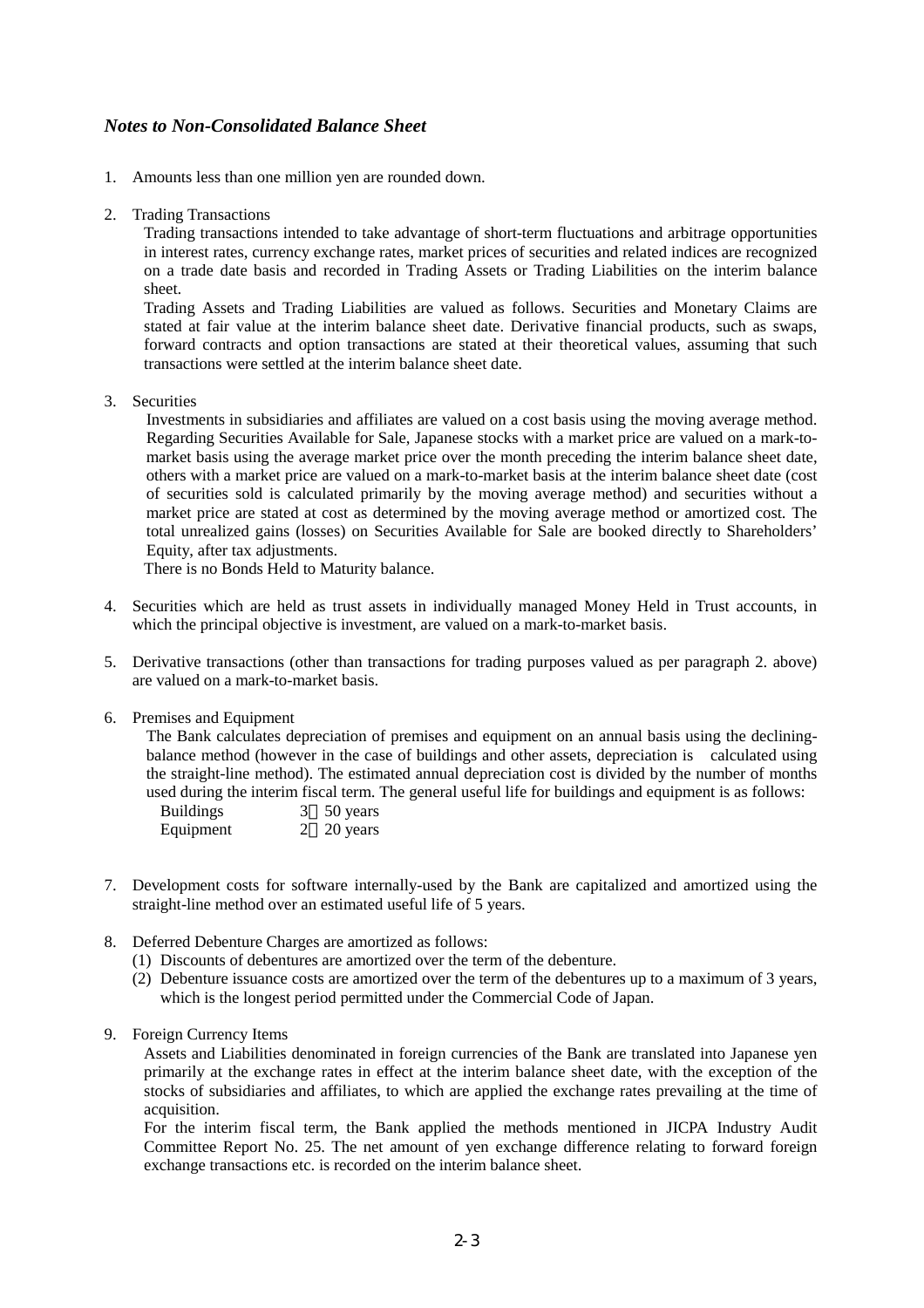#### 10. Reserves for Possible Losses on Loans

Reserves for Possible Losses on Loans are provided as follows in accordance with internallydeveloped standards for write-offs and providing reserves for possible losses on loans.

The reserve for loans to obligors which are classified as substantially bankrupt ("substantially bankrupt obligors") or which are legally bankrupt, as evidenced by a declaration of bankruptcy, special liquidation, or other similar circumstances ("bankrupt obligors"), is provided based on the amount remaining after deduction of the amount expected to be collected from the disposal of collateral and the amount recoverable from guarantees. Also a reserve is provided for loans to obligors which are not currently bankrupt but are likely to become bankrupt. In this case, the reserve is provided based on the amount the obligor is capable of repaying of the loan amount remaining after deducting the expected amount recoverable from disposal of collateral and amounts under guarantees. In the case of all other loans to such borrowers, a reserve is provided on the basis of the loan failure rates calculated using the amount of actual loan failures etc. during a fixed period in the past.

The Reserve for Loans to Restructuring Countries is provided based on the prospective loss after consideration of the relevant country's political and economic situation, etc..

All loans are assessed by the business promotion division, office or branch where the credit originated based on the internal rules for self-assessment of assets. A credit review and auditing section, which is independent of the originating sections, reviews the results of the self-assessment of assets for all loans based on the internal rules. The above Reserves for Possible Losses on Loans are provided based on the results of the review.

For loans to bankrupt obligors and substantially bankrupt obligors etc. which are collateralized or guaranteed by a third party etc., the amounts deemed uncollectible (calculated by deducting the anticipated proceeds from the sale of collateral pledged against the claims and amounts that are expected to be recovered from guarantors of the claims) are charged off against the respective loan balances. The total charged-off amounts are ¥ 963,194 million.

#### 11. Reserve for Possible Losses on Securities

This reserve is provided to cover any future potential losses on investment securities in other companies. It is booked as the amount deemed necessary taking into consideration the financial situation and other relevant factors of the investment securities' issuers.

#### 12. Reserve for Bonus Payments

This reserve is provided for future bonus payments to employees. It is booked as the amount deemed necessary for employees' bonuses at the end of the interim fiscal term.

#### 13. Reserve for Employee Retirement Benefits, and Prepaid Pension Cost

This reserve including prepaid pension cost are provided for future pension payments to employees. They are recorded as the amounts deemed to have arisen at the end of the interim fiscal term, based on the projected benefit obligation and the pension asset amounts at the end of the fiscal year.

Unrecognized actuarial gains (losses) are recognized as income or expenses from the following fiscal year and amortized over a fixed number of years within the average remaining service period of the current employees (the amortization period, 10~12 years) using the straight-line method.

With respect to the unrecognized net obligation, the amount is to be amortized over 5 years. For the interim fiscal term, half of the amount to be amortized during the year is charged to current expenses.

#### 14. Reserve for Possible Losses on Loans Sold

This reserve is provided to cover contingent losses on loans sold to the Cooperative Credit Purchasing Company, Limited (CCPC), taking into account the value of the collateral pledged. This reserve is provided in accordance with Article 287-2 of the Commercial Code of Japan.

- 15. The Bank treats finance leases which do not involve the transfer of ownership to the lessee as operating leases.
- 16. The Bank applies the macro-hedge method as a hedge accounting for the overall interest rate risk involved in various financial assets and liabilities, such as loans and deposits, etc. using derivatives. This method is applied on the basis of the accrual method stipulated in "Accounting and Auditing Treatment of Accounting Standards for Financial Instruments in Banking Industry" (JICPA Industry Audit Committee Report No. 24). This is the risk management method stipulated in "Temporary Treatment for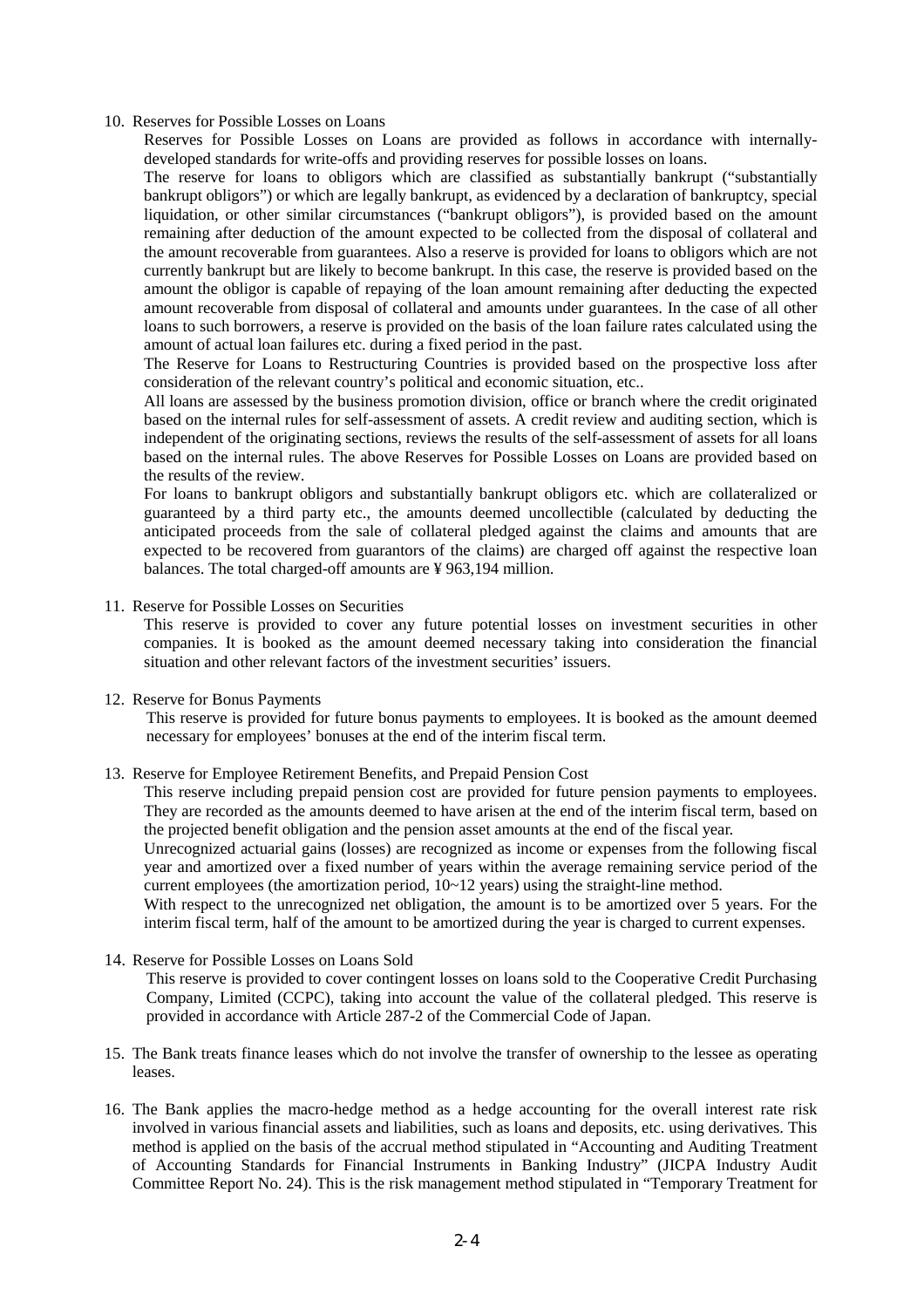Accounting and Auditing Application of Accounting Standard for Financial Instruments in Banking Industry" (JICPA Industry Audit Committee Report No. 15) as "the Risk Adjusted Approach", and uses the deferral method of hedge accounting. Hedge effectiveness is assessed by checking (1) whether the total risk amount of derivative instruments, used as the risk adjusting measure, is within the established risk limit as set out in the risk management policy and (2) whether interest risks from hedged items have been eliminated.

In addition to the macro-hedge method, in order to hedge the foreign exchange risk attendant upon foreign stocks of subsidiaries and affiliates as well as Foreign Securities Available for Sale (except bonds), the Bank applies the "general method" outlined in the Accounting Standards for Financial Instruments, using deferred hedges and market-value hedges in accordance with certain conditions, such as the stipulation in advance of precisely which company's foreign securities are to be hedged, existence in foreign currency of a spot-forward liability in excess of the acquisition cost of the relevant foreign securities, etc.

For certain assets and liabilities, the Bank applies deferred hedges on the basis of individual hedges.

- 17. Consumption Taxes and Local Taxes Consumption Taxes and local taxes are excluded from the transaction amounts.
- 18. Reserve under Special Laws is recorded as follows: Reserve for Contingent Liabilities from Broking of Financial Futures Transactions: ¥ 2 million This reserve is maintained pursuant to Article 82 of the Financial Futures Transaction Law.
- 19. Accumulated depreciation of Premises and Equipment amounted to ¥ 630,340 million.
- 20. The book value of Premises and Equipment adjusted for gains on sales of replaced assets amounted to ¥ 125,037 million.
- 21. Loans and Bills Discounted are recorded as follows:

Balance of Loans to Bankrupt Borrowers: ¥ 149,300 million

Balance of Non-accrual Delinquent Loans: ¥ 1,286,040 million

Loans to Bankrupt Borrowers are loans, excluding loans written-off, on which delinquencies in payment of principal and/or interest have continued for a significant period of time or for some other reasons there is no prospect of collecting principal and/or interest ("Non-Accrual Loans") as per Article 96 Paragraph 1 No.3 subsections 1 to 5 or No.4 of the Implementation Ordinances for the Corporate Tax Law (Government Ordinance No. 97, 1965).

Non-accrual Delinquent Loans represent non-accrual loans other than (1) Loans to Bankrupt Borrowers and (2) loans for which interest payments have been deferred in order to assist or facilitate the restructuring of the borrowers.

22. Balance of Loans Past Due for 3 Months or More: ¥ 52,404 million.

Loans Past Due for 3 Months or More are those loans for which payments of principal and/or interest have not been received for a period of three months or more beginning with the next day following the last due date for such payments, and are not included in Loans to Bankrupt Borrowers, or Non-Accrual Delinquent Loans.

23. Balance of Restructured Loans: ¥ 782,658 million.

Loans and Bills Discounted also include the above balance of Restructured Loans. Restructured Loans represent loans on which contracts were amended in favor of borrowers (e.g. reduction of, or exemption from, stated interest, deferral of interest payments, extension of maturity dates, renunciation of claims) in order to assist or facilitate the restructuring of the borrowers. Loans to Bankrupt Borrowers, Non-accrual Delinquent Loans and Loans Past Due for 3 Months or More are not included.

24. Total balance of Loans to Bankrupt Borrowers, Non-accrual Delinquent Loans, Loans Past Due for 3 Months or More and Restructured Loans: ¥ 2,270,404 million.

The amounts given in the paragraphs 21. through 24. are gross amounts before deduction of amounts for the Reserve for Possible Losses on Loans.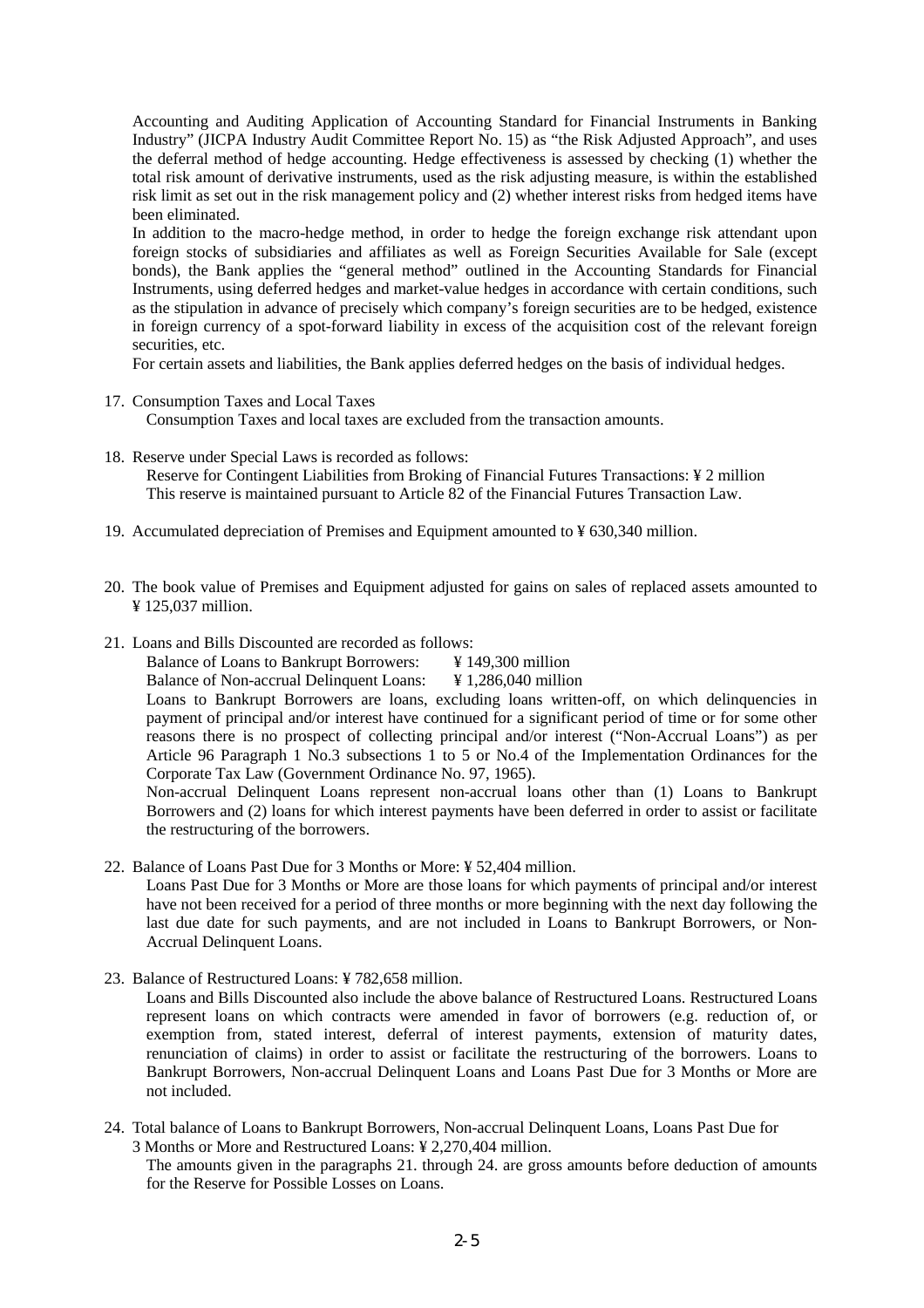- 25. Bills discounted are treated as financial transactions on the basis of "Accounting and Auditing Treatment of Accounting Standards for Financial Instruments in Banking Industry" (Industry Audit Committee Report No.24). As a result, the Bank is entitled freely to dispose of the commercial bills and foreign bills of exchange bought obtained as a result of discounting, by sale or re-pledging them as collateral. The total face value of commercial bills etc. obtained as a result of discounting : ¥ 816,205 million.
- 26. Breakdown of assets pledged as collateral by the Bank

| The following assets have been pledged as collateral. |                           |
|-------------------------------------------------------|---------------------------|
| <b>Trading Assets:</b>                                | $\frac{1}{2}$ 999 million |
| Securities:                                           | ¥ 3,689,622 million       |
| Loans and Bills Discounted:                           | ¥ 4,065,311 million       |
|                                                       |                           |

The following liabilities are collateralized by the above assets.

| $\frac{1}{2}$ 373,147 million               |
|---------------------------------------------|
| ¥ 765,700 million                           |
| $\frac{1}{2}$ 999 million                   |
| $\frac{1}{2}$ 491,313 million               |
| $\textnormal{\texttt{4}}$ 1,708,800 million |
| $\text{\textsterling}2,227$ million         |
|                                             |

In addition to the above, Deposits with Banks amounting to ¥ 34 million and Securities amounting to ¥ 997,286 million are pledged as collateral in connection with foreign exchange settlement and derivative transactions, or as a substitute for margin payments for future transactions. None of the assets has been pledged as collateral in connection with borrowings by subsidiaries and affiliates. Premises and Equipment include Security Deposits of ¥ 104,380 million and Other Assets include Margin Payments for Future Transactions of ¥ 313 million.

27. The net realized and unrealized gains (losses) from hedging instruments are included in Other Assets as Deferred Hedge Losses. The gross amounts of deferred hedge losses and gains before netting were as follows.

 Total deferred hedge losses: ¥ 196,786 million Total deferred hedge gains: ¥ 102,550 million

28. In accordance with the Law Concerning Land Revaluation (Proclamation No. 34 dated March 31, 1998), land used for the Bank's business activities has been revalued. The amount of tax payable on the amount of the revaluation differences has been shown in the item Deferred Tax Liabilities for Revaluation Reserve for Land indicated under Liabilities. In addition, the amount of revaluation differences less this tax liability has been shown in the item Revaluation Reserve for Land, net of Taxes indicated under Shareholders' Equity.

Revaluation Date: March 31, 1998

Revaluation method as stated in Article 3-3 of the above law:

In accordance with the stipulations of Article 16 of the Land Revaluation Law set down in Article 2-4 of the Enforcement Ordinance relating to the Land Revaluation Law (Government Ordinance No. 119 promulgated on March 31, 1998), the land was revalued by calculating the value along with reasonable adjustments. This method is established and published by the Director General of National Tax Administration.

- 29. Borrowed Money includes subordinated borrowings of ¥ 1,625,036 million.
- 30. Increase in Shareholders' Equity by valuing Trading Assets/Liabilities and Securities on a mark-tomarket basis: ¥ 11,764 million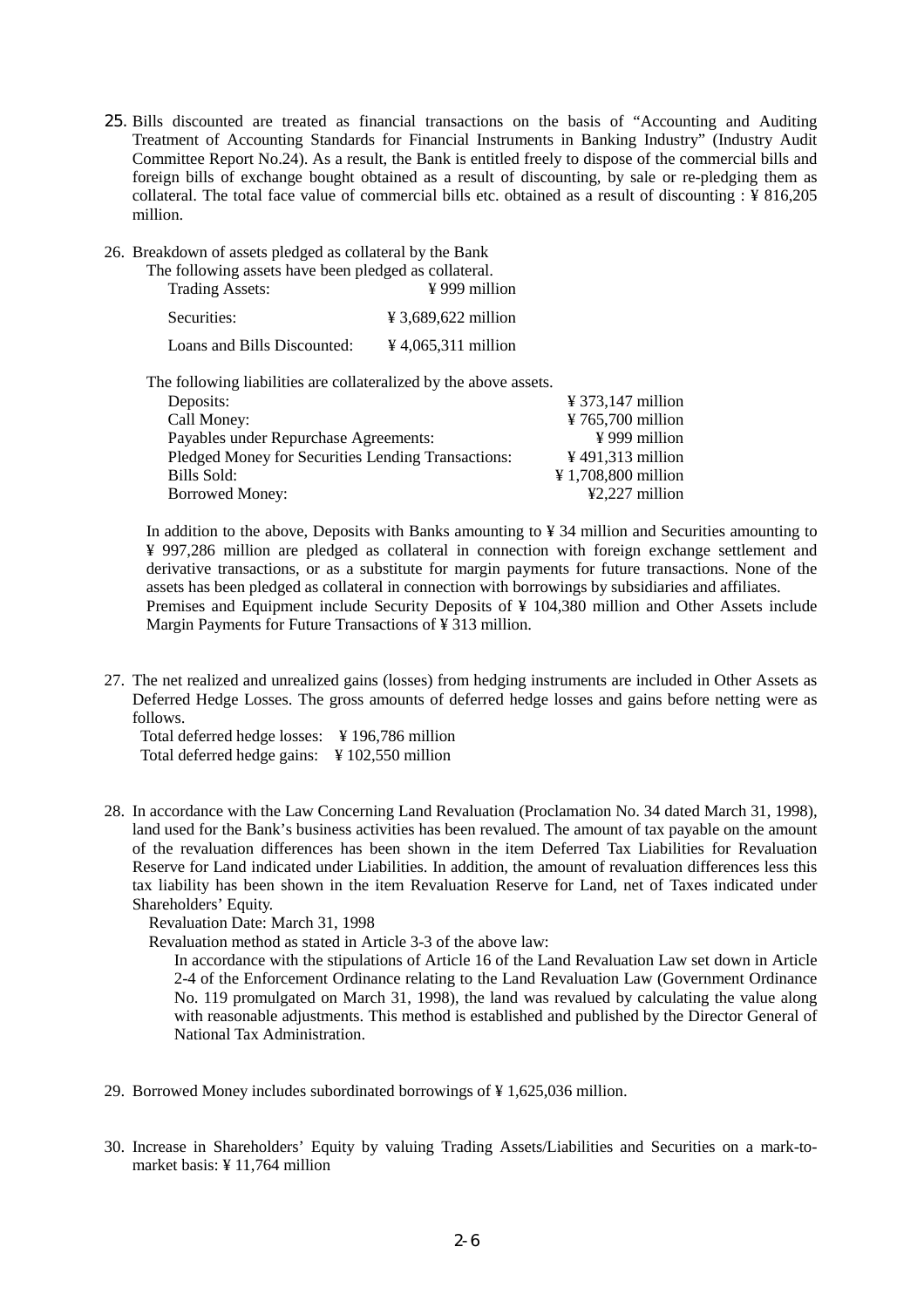31. Figures for the market price and unrealized gains (losses) on securities are as follows. In addition to Securities, Trading Securities and the Commercial Paper in Trading Assets are also included. The same applies up to and including No. 34 below.

Trading Securities

Balance of trading securities at the interim balance sheet:  $\frac{429,141 \text{ million}}{413 \text{ million}}$ Unrealized gains (losses) recorded on the interim statement of income:

Bonds held to maturity which have a market price: Not applicable

Stocks in subsidiaries which have a market price: Not applicable

Stocks in affiliates which have a market price:

|                      |                         |              | (Millions of yen)         |
|----------------------|-------------------------|--------------|---------------------------|
|                      | Amount on<br>Interim BS | Market value | Unrealized Gains (Losses) |
| Stocks in affiliates | 163.604                 | 83.267       | (80.336)                  |

Securities Available for Sale which have a market price:

|                             |             |                                 |            |        | (Millions of yen) |
|-----------------------------|-------------|---------------------------------|------------|--------|-------------------|
|                             |             |                                 | Unrealized |        |                   |
|                             | Acquisition | Amount on<br>Interim BS<br>Cost | Gains      |        |                   |
|                             |             |                                 | (Losses)   | Gains  | Losses            |
| <b>Japanese Stocks</b>      | 932,946     | 868,694                         | (64,252)   | 48,557 | 112,809           |
| <b>Japanese Bonds Total</b> | 7,548,559   | 7,558,649                       | 10,090     | 18,386 | 8,296             |
| Japanese Government Bonds   | 7,406,854   | 7,412,347                       | 5,492      | 13,737 | 8,244             |
| Japanese Municipal Bonds    | 88,686      | 92,906                          | 4,220      | 4,220  |                   |
| Japanese Corporate Bonds    | 53.018      | 53,395                          | 377        | 429    | 52                |
| <b>Other</b>                | 101,874     | 95,041                          | (6,832)    | 591    | 7,424             |
| <b>Total</b>                | 8,583,380   | 8,522,385                       | (60, 994)  | 67,536 | 128,530           |

The following amounts are included in Net Unrealized Gains (Losses) on Securities Available for Sale, net of Taxes:

| Net Unrealized Losses:                              | $\frac{1}{2}$ (60,994) million |
|-----------------------------------------------------|--------------------------------|
| <u>Amount corresponding to Deferred Tax Assets:</u> | $\angle 23.525$ million        |
| Amount included in Net Unrealized Gains (Losses)    |                                |
| on Securities Available for Sale, net of Taxes:     | $\frac{1}{2}(37,468)$ million  |

- 32. Securities Available for Sale sold during this interim fiscal term are as follows: Amount Sold<br>
Gains on Sales<br>
Gains on Sales<br>  $\frac{1}{2}$  Losses on Sales<br>  $\frac{1}{2}$  Gains on Sales<br>  $\frac{1}{2}$  Gains on Sales<br>  $\frac{1}{2}$  Gains  $\frac{1}{2}$  Gases on Sales  $\frac{1}{4}$  9,514,570 million  $\frac{1}{4}$  56,867 million
- 33. Major components of securities without a market price and their book value are as follows:

| <b>Details</b>                                                             | (Millions of yen)<br>Amount on<br>Interim BS |
|----------------------------------------------------------------------------|----------------------------------------------|
| Breakdown of stocks in subsidiaries and affiliates without a market price: |                                              |
| Stocks in subsidiaries                                                     | 163,785                                      |
| Stocks in affiliates                                                       | 178,667                                      |
| Securities Available for Sale:                                             |                                              |
| Unlisted Japanese Stocks (other than OTC stocks)                           | 95,490                                       |
| <b>Unlisted Foreign Securities</b>                                         | 10,016                                       |
| Private Bonds                                                              | 554,644                                      |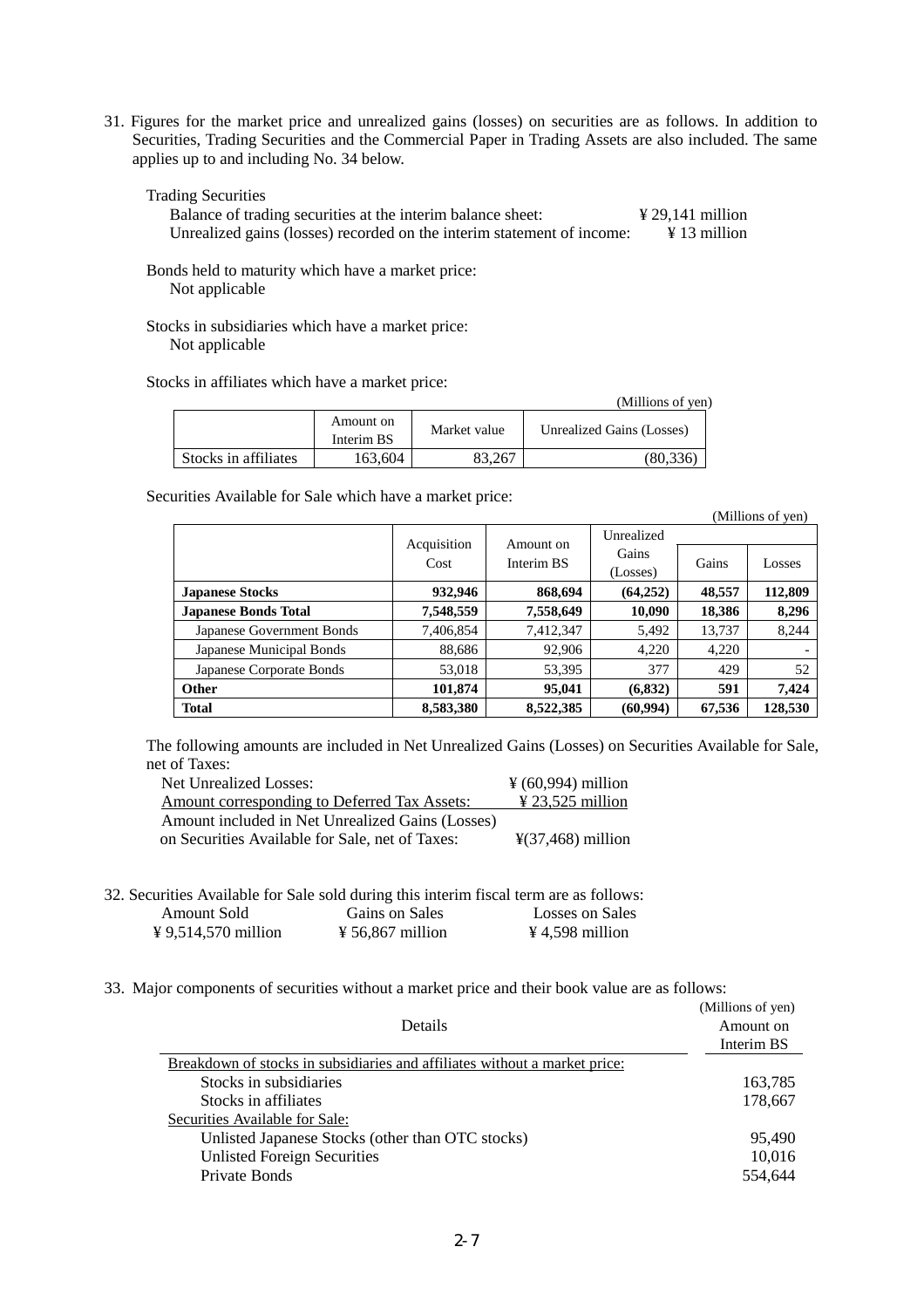|                             |                |                     |                      | (Millions of yen) |
|-----------------------------|----------------|---------------------|----------------------|-------------------|
|                             | 1 year or less | More than 1 year to | More than 5 years to | More than         |
|                             |                | 5 years             | 10 years             | 10 years          |
| <b>Japanese Bonds Total</b> | 1,753,659      | 3,138,986           | 3,220,644            |                   |
| Japanese Government Bonds   | 1,713,469      | 2,648,843           | 3,050,034            |                   |
| Japanese Municipal Bonds    | 9.734          | 109,268             | 113,236              |                   |
| Japanese Corporate Bonds    | 30,455         | 380,875             | 57,373               |                   |
| <b>Other</b>                | 2,383          | 5,501               | 14,671               | 144               |
| <b>Total</b>                | 1,756,043      | 3,144,488           | 3,235,316            | 147               |

34. The redemption schedule by term for Securities Available for Sale with maturities is as follows:

35. Details of Money Held in Trust are as follows:

For the Purpose of Investing in Securities

Balance of Money Held in Trust on the interim balance sheet: ¥ 687 million Revaluation gains (losses) recognized in the interim statement of income : None None of the Money Held in Trust is for purposes other than the above.

36. Securities loaned without transfer of legal title amounting to ¥ 1,466 million are included in Japanese Government Bonds in Securities.

Of those securities received as a result of cash collateralized borrowed/loaned securities transactions, securities which allow the owner to dispose of them freely either by sale or pledging them again as collateral and which are in fact re-pledged as collateral amount to ¥ 79,024 million and securities held at the end of the interim fiscal term without disposal by either of the above methods amount to ¥ 1,331,447 million.

37. Overdraft facilities and commitment line agreements relating to loans are agreements which oblige the Bank to lend funds up to a certain limit agreed in advance. An obligor is able to draw down funds under such a loan agreement, as long as there is no breach of the various terms and conditions stipulated in the relevant loan agreement. The unused commitment balance relating to these loan agreements at the interim balance sheet date amounted to  $\frac{1}{2}$  17,991,518 million. Of this amount,  $\frac{1}{2}$  17,925,989 million relates to loans where the term of the agreement is one year or less, or unconditional cancellation of the agreement is allowed at any time.

In many cases the term of the agreement runs its course without the loan ever being drawn down. Therefore the unused loan commitment will not necessarily affect future cash flows. Conditions are included in certain loan agreements which allow the Bank either to decline the request for a loan draw down or to reduce the agreed limit amount where there is due cause to do so, such as when there is a change in the financial conditions, or when it is necessary to do so in order to protect the Bank's credit. The Bank takes various measures to protect its credit. Such measures include having the obligor pledge collateral to the Bank in the form of real estate, securities etc. on signing the loan agreement, or in accordance with the Bank's established internal procedures confirming the obligor's financial condition etc. at regular intervals after signing, and where necessary amending the agreement conditions accordingly.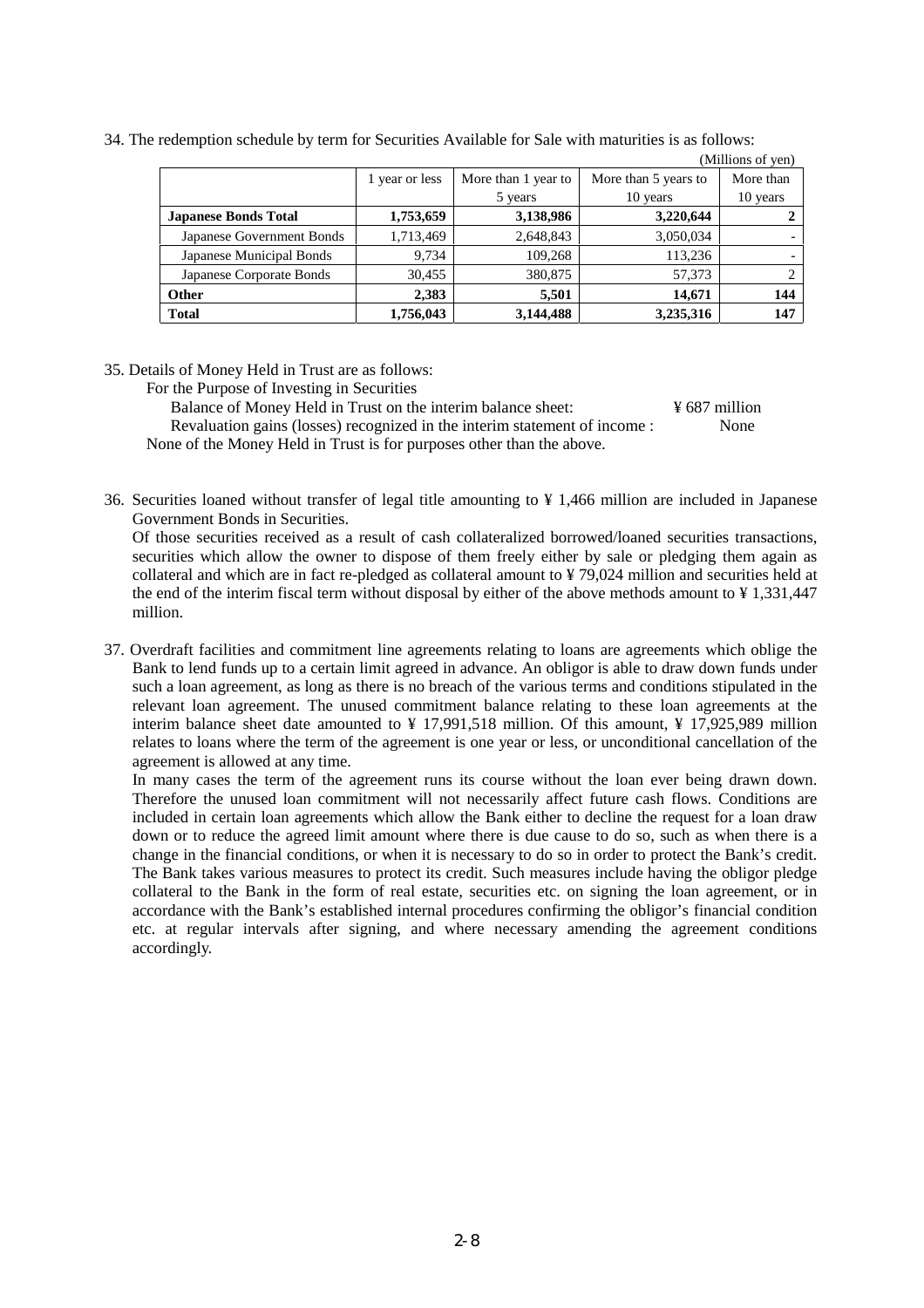# **Non-Consolidated Statement of Income**

# **April 1, 2002-September 30, 2002**

**Mizuho Bank, Ltd.**

| (Millions of yen) |  |
|-------------------|--|
|                   |  |

| <b>Ordinary Income</b>                                          |         | 640,702 |
|-----------------------------------------------------------------|---------|---------|
| Interest Income                                                 | 412,248 |         |
| Interest on Loans and Bills Discounted                          | 350,320 |         |
| Interest and Dividends on Securities                            | 44,245  |         |
| Fee and Commission Income                                       | 89,608  |         |
| <b>Trading Income</b>                                           | 17,959  |         |
| Other Operating Income                                          | 75,215  |         |
| Other Income                                                    | 45,669  |         |
| <b>Ordinary Expenses</b>                                        |         | 594,102 |
| <b>Interest Expenses</b>                                        | 50,044  |         |
| <b>Interest on Deposits</b>                                     | 21,100  |         |
| <b>Interest on Debentures</b>                                   | 6,428   |         |
| Amortization of Debentures Discount                             | 1,955   |         |
| Fee and Commission Expenses                                     | 27,820  |         |
| <b>Other Operating Expenses</b>                                 | 14,205  |         |
| General and Administrative Expenses                             | 324,669 |         |
| Other Expenses                                                  | 177,363 |         |
| <b>Ordinary Profit</b>                                          |         | 46,599  |
| <b>Extraordinary Gains</b>                                      |         | 355     |
| <b>Extraordinary Losses</b>                                     |         | 12,349  |
| <b>Profit before Income Taxes</b>                               |         | 34,605  |
| <b>Income Taxes:</b>                                            |         |         |
| <b>Current</b>                                                  |         | 257     |
| <b>Deferred</b>                                                 |         | 16,593  |
| <b>Net Income</b>                                               |         | 17,754  |
| <b>Loss Brought Forward from Previous Term</b>                  |         | 337,754 |
| <b>Unappropriated Income Due to Merger</b>                      |         | 382,712 |
| <b>Transfer from Revaluation Reserve for Land, net of Taxes</b> |         | 1,322   |
| <b>Unappropriated Profit at the End of the Term</b>             |         | 64,034  |
|                                                                 |         |         |